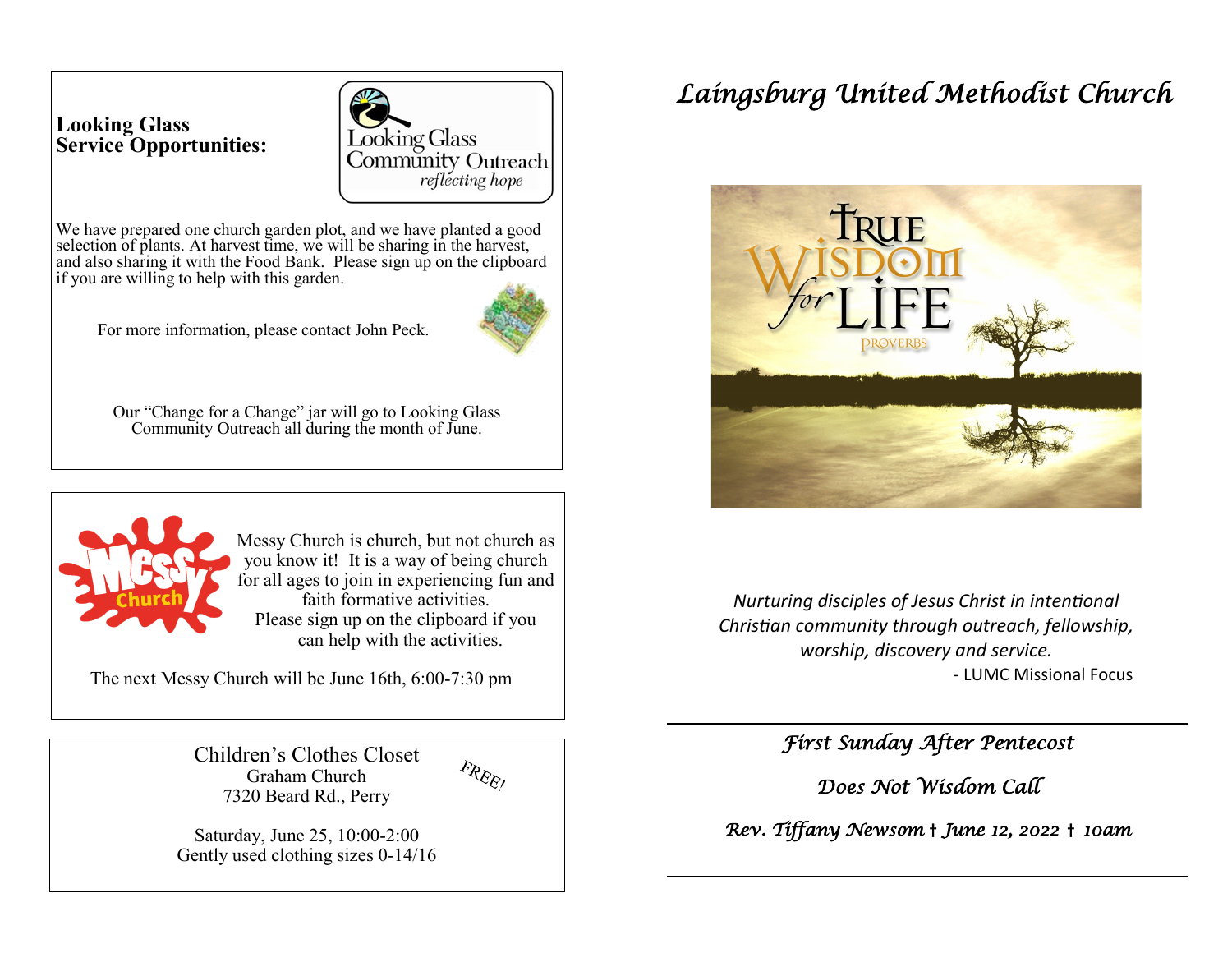| Welcome to Laingsburg United Methodist Church                                                                                              | A TIME FOR YOUTH                                                                                                                                                                                                                                                                                                                                                                                                                                                 | "Where Children Belong"                                                                               | <b>TFWS 2233</b> |
|--------------------------------------------------------------------------------------------------------------------------------------------|------------------------------------------------------------------------------------------------------------------------------------------------------------------------------------------------------------------------------------------------------------------------------------------------------------------------------------------------------------------------------------------------------------------------------------------------------------------|-------------------------------------------------------------------------------------------------------|------------------|
| We are happy that you're here!                                                                                                             | <b>SPECIAL MUSIC</b>                                                                                                                                                                                                                                                                                                                                                                                                                                             | "Yankee Doodle"                                                                                       | Addilyn          |
|                                                                                                                                            | "WHAT'S NEXT" INITIATIVE MOMENT                                                                                                                                                                                                                                                                                                                                                                                                                                  |                                                                                                       |                  |
| <b>WELCOMING &amp; GATHERING</b>                                                                                                           | <b>SCRIPTURE STORY</b><br>Proverbs 8:1-4, 22-31 and John 16:12-15                                                                                                                                                                                                                                                                                                                                                                                                |                                                                                                       |                  |
| <b>PRELUDE</b>                                                                                                                             | <b>SERMON</b>                                                                                                                                                                                                                                                                                                                                                                                                                                                    | Does Not Wisdom Call                                                                                  | Pastor Tiffany   |
| <b>CALL TO WORSHIP</b> (written by Terri, inspired by Proverbs 8)                                                                          | <b>HYMN OF PREPARATION</b>                                                                                                                                                                                                                                                                                                                                                                                                                                       | "Take Our Bread"                                                                                      | <b>UMH 640</b>   |
| Listen! Wisdom is calling!<br>Before all began<br>God, Word, and Wisdom,<br><b>Creating, calling</b><br>From the foundations of the deep.  | <b>GUIDED AND PASTORAL PRAYER</b><br>The Pastoral Prayer<br>The Lord's Prayer<br>Our Father, who art in Heaven, hallowed be thy name. Thy kingdom come,<br>thy will be done, on earth as it is in heaven. Give us this day our daily bread, and<br>forgive us our trespasses as we forgive those who trespass against us. And lead us<br>not into temptation, but deliver us from evil. For thine is the kingdom, and the<br>power, and the glory forever. Amen. |                                                                                                       |                  |
| Listen! Wisdom is calling!<br>From the mountain tops<br>Earth, fields and sea                                                              |                                                                                                                                                                                                                                                                                                                                                                                                                                                                  |                                                                                                       |                  |
| <b>Creating, calling</b><br>From the foundations of the deep.                                                                              | <b>SERVICE OF WORD AND TABLE</b><br><b>INVITATION</b>                                                                                                                                                                                                                                                                                                                                                                                                            |                                                                                                       | <b>UMH 12</b>    |
| Listen! Wisdom is calling!<br>To those who suffer<br>God's love is given<br><b>Endurance blossoms</b><br>From the foundations of the deep. | <b>CONFESSION AND PARDON</b><br>INVITATION TO GIVE OUR TITHES AND OFFERINGS<br>The Offertory<br>The Doxology (UMH 95) (Stand as able)<br>The Prayer of Dedication                                                                                                                                                                                                                                                                                                |                                                                                                       |                  |
| Listen! Wisdom is calling!<br>Daily, God's delight<br>You, me, every one<br>Given hope, grace, love<br>As the foundation of our lives.     | THE GREAT THANKSGIVING<br><b>GIVING THE BREAD AND CUP</b><br><b>CLOSING HYMN*</b><br>"Joyful, Joyful, We Adore Thee"<br><b>UMH 89</b>                                                                                                                                                                                                                                                                                                                            |                                                                                                       |                  |
| Listen! Wisdom is calling!                                                                                                                 | <b>BLESSING</b>                                                                                                                                                                                                                                                                                                                                                                                                                                                  |                                                                                                       |                  |
| Poured into our hearts<br>That we may become<br>Christ's hands and heart, love<br>As the foundation of our lives.                          | <b>POSTLUDE</b>                                                                                                                                                                                                                                                                                                                                                                                                                                                  |                                                                                                       |                  |
| Listen! Wisdom is calling!                                                                                                                 |                                                                                                                                                                                                                                                                                                                                                                                                                                                                  | Everyone is welcome to stay after worship for a time of<br>retreshments, conversations and community, |                  |

**OPENING HYMN\*** "All Creatures of Our God and King" UMH 62

**MINUTE FOR MISSIONS** Peace with Justice Sunday

*refreshments, conversations and community.*

During our Worship Service, the nursery room is available for children, accompanied by a parent. Please know that ALL children are welcome in worship.